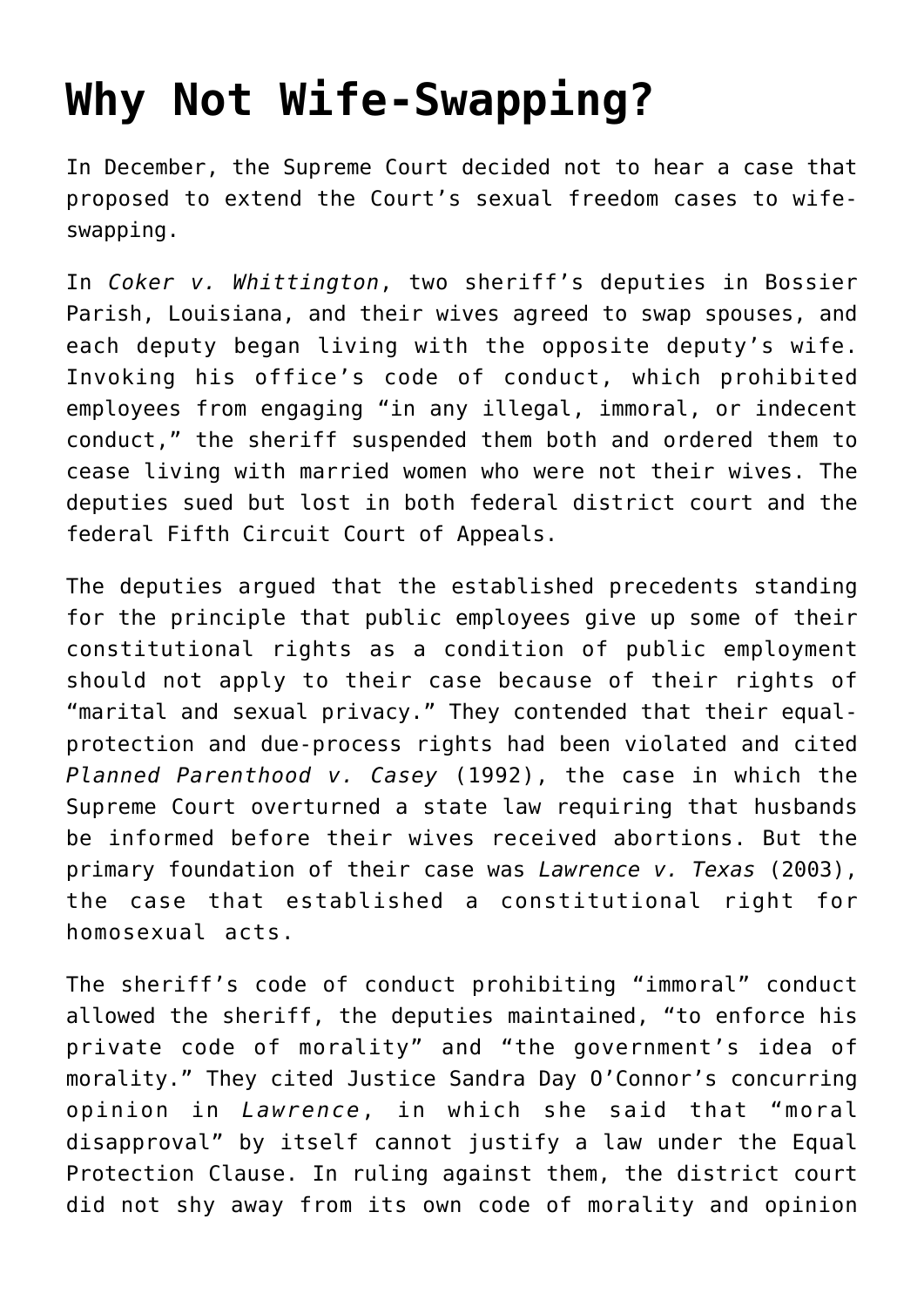about wife-swapping and held that "to live with a married woman not his own wife" was "immoral" under the sheriff's code of conduct "as written and applied." Despite pointedly referring to a 1983 fifth-circuit case that cited the contraception case, *Griswold* (1965), and the abortion case, *Roe v. Wade* (1973), for the proposition that there are "substantive aspects of liberty" regarding "certain basic matters of procreation, marriage, and family life," and acknowledging that *Lawrence* represented "changes in the jurisprudential landscape" pertaining to sex, the district court concluded that *Lawrence* had not gone as far as the deputies alleged.

Completely avoiding any discussion of "morality," the appeals court upheld the district court's decision, and substituted *Obergefell* (2015), the Supreme Court case constitutionalizing same-sex marriage, for *Lawrence.* The court said that *Obergefell* did not alter the prevailing law that allows governments to restrict some of the activities of their employees and added that *Obergefell* was based on and restricted to "the unique and special bond" created by "formal marital relationships."

So, for now, at least, the Supreme Court and the lower federal courts have avoided the question of whether the Court's sex cases have established a general right of sexual privacy, even though *Griswold*, *Eisenstadt*, *Casey*, and *Lawrence* together have appeared to do just that. In *Eisenstadt* (1972), the Court declared that marriage is "not an independent entity" but "an association of two individuals." In *Casey*, the Court spoke of "matters, involving the most intimate and personal choices a person may make in a lifetime." And in *Lawrence*, the Court said that there is "an emerging awareness that liberty gives substantial protection to adult persons in deciding how to conduct their private lives pertaining to sex."

Besides sexual privacy, does the Court have anything to say about "morality" other than it is a personal preference? In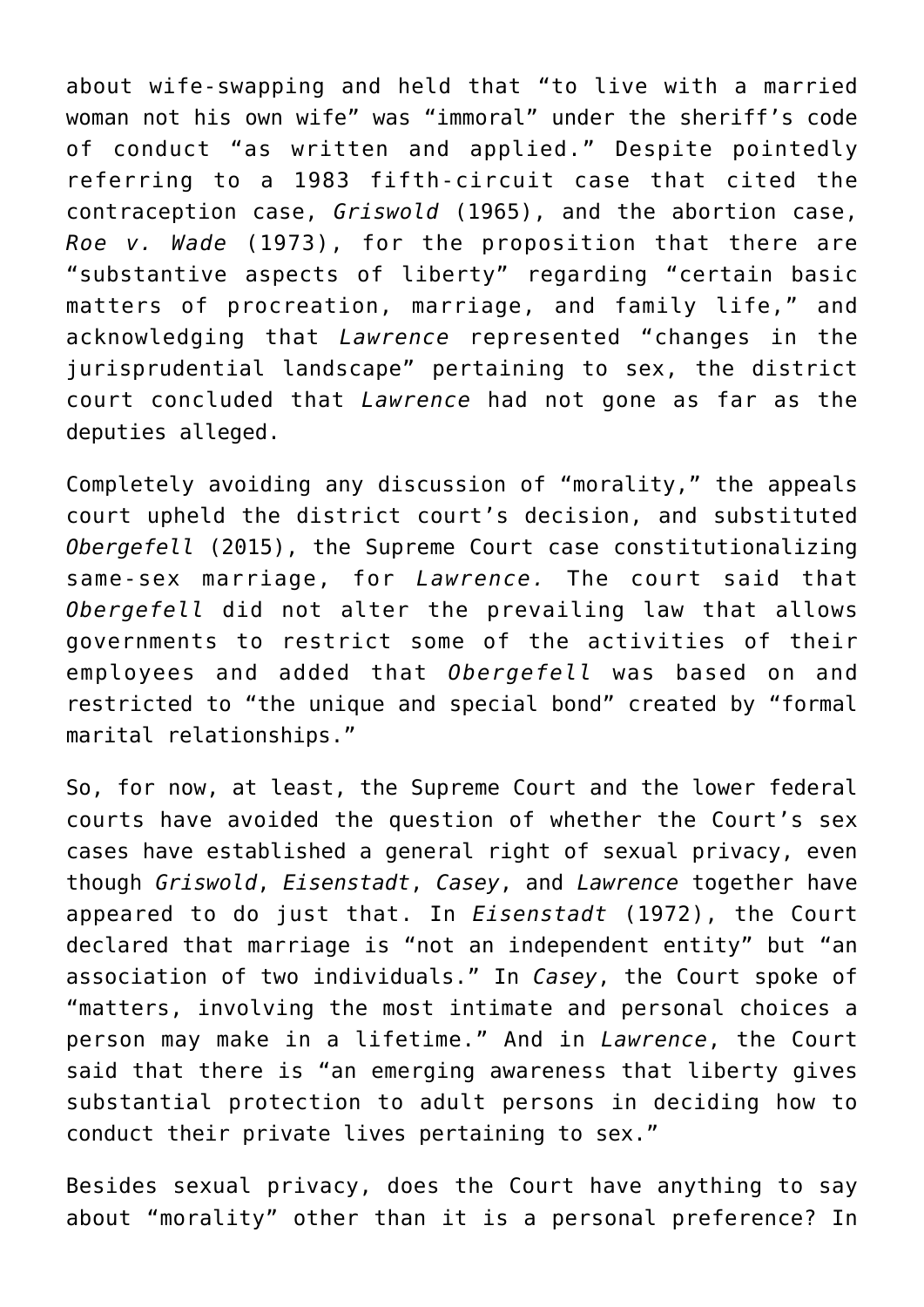*Eisenstadt*, the Court said that "the goals of deterring premarital sex" violated "the rights of single persons" and that "access to contraceptives" must be the same "for the unmarried and married alike." The *Eisenstadt* Court also endorsed the statement of the appeals court in the case that it was a violation of "fundamental human rights" and "beyond the competency of the states" for a law to be based on the view that "contraceptives are immoral." In *Casey*, the Court said that "[o]ur obligation is to define liberty of all, not to mandate our own moral code." In *Lawrence*, Justice Kennedy for the majority held that the Court may not "use the power of the state to enforce" the "ethical and moral principles" of only some persons of society. And Justice O'Connor in *Lawrence* held forth at length about the deficiencies of grounding laws on "moral disapproval."

"Morality" was a particularly critical part of *Windsor* (2013), the Supreme Court's first same-sex marriage case. It was the enemy and the problem to be overcome. Indeed, Justice Anthony Kennedy, for the majority, triumphantly explained the Court's decision by directly quoting the House committee report that the Defense of Marriage Act had intended to express "both moral disapproval of homosexuality, and a moral conviction that that heterosexuality better comports with traditional (especially Judeo-Christian) morality." Such an impermissible purpose "demeans" gay couples, Justice Kennedy said, "whose moral and sexual choices the Constitution protects." And in *Obergefell*, a case that was based much more on *Lawrence* than on *Windsor*, Justice Kennedy related how contemporary society had progressed from those years past when "same sex intimacy long had been condemned as immoral."

At one time, public employers could enforce a code of conduct that forbade co-habitation. Now co-habitation is so common everywhere that no one would dream of sanctioning anyone for it. Because of such changes and other alleged progress in society and because the Supreme Court has been proclaiming